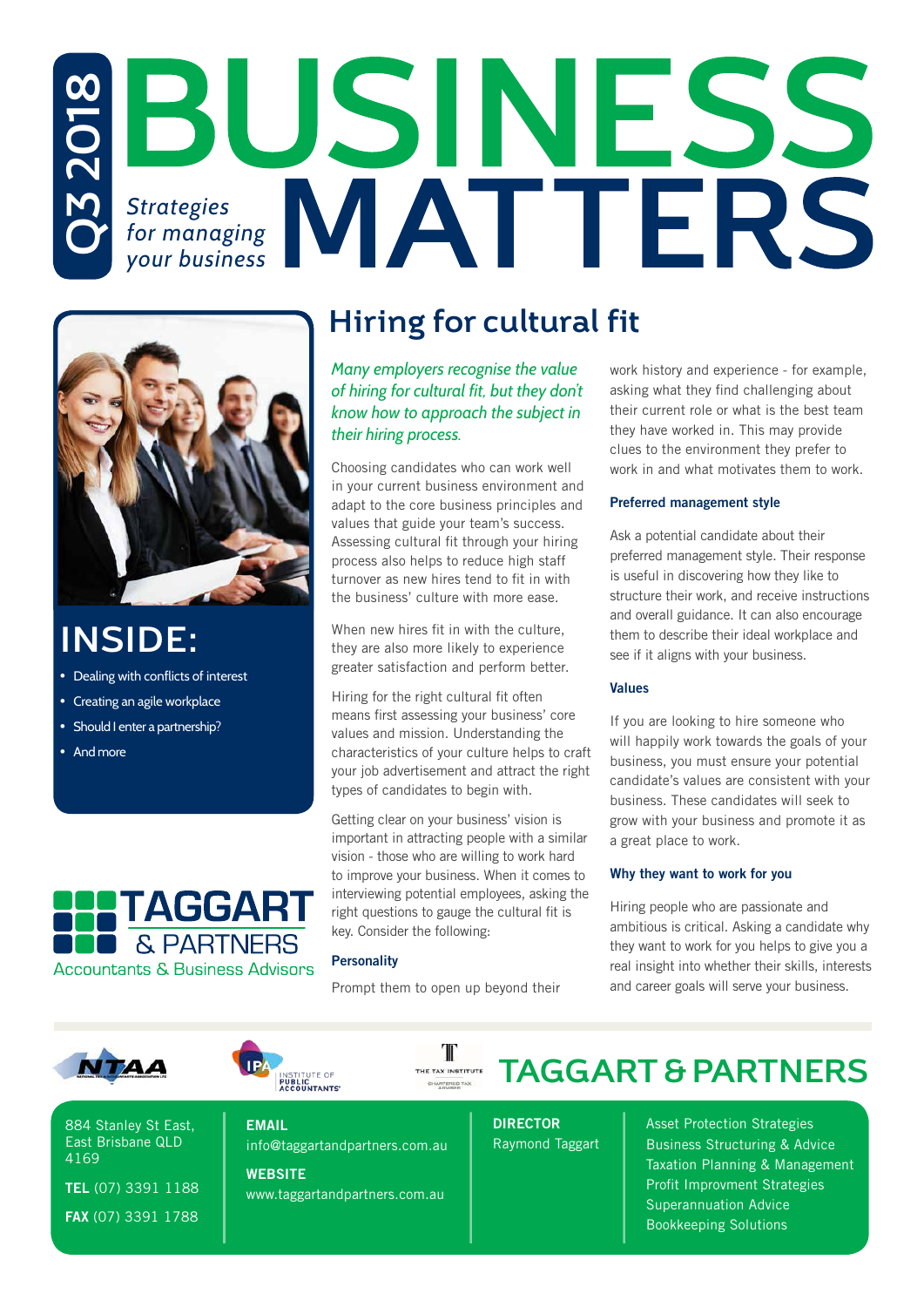### **Rebranding: A guide for your small business**

*Rebranding your small business can be a tricky matter. When done well, it has the potential to help your business stand out from the competition bubble and expand your target market.* 

On the other hand, a failed rebrand can damage the reputation of your business, or



even risk losing loyal customers who dislike your new look. Which is why rebranding is a move that should never be taken lightly and must always be strategically planned.

Consider these ideas before embarking on your rebranding journey.

#### Understand your strategy

Rebranding is a serious investment which will require both your time and money. Therefore, a rebrand must always be necessary to either solving the problem at hand or growing your business. If it isn't - then it may be helpful to consider easier and less costly actions, you can take. You must have legitimate customer-focused strategies behind why this move is required. Otherwise, rebranding will likely harm your business more than help it.

#### Holistic approach

Merely tweaking the name and logo of your business and hoping for the best will not cut it. Taking a holistic marketing approach will allow you to focus on the development. design and implementation of the rebranding strategy through your business as a whole.

You must look at how this one change will affect your overall business. Reviewing every aspect that will be affected will also help you assess whether the results will be worth the effort and cost involved.

#### Evolve with your target market

For a small business to remain successful on a long-term basis, it must remain relevant to its target market. A rebranding will largely depend upon the target market your business is pursuing - in particular, adapting to their ever-evolving wants and needs concerning the product or service you have on offer.

#### Hire an expert

Knowing where to start when rebranding your business can be a challenge, especially if you are planning a complete image overhaul. That is when hiring an expert to draw up a detailed plan for an innovative new look for your business can come in handy. Using their unbiased opinion can be invaluable in forming a rebranding strategy in circumstances where your business may be too close to your existing brand to remain objective.

### **Should I enter a partnership?**

*Whether you are in the business game already or setting your sights on a new business venture, starting a partnership may be a high-yielding decision.*

A partnership business structure is an incorporated business with 2-20 owners. The individual owners work together to achieve the goals of the business; sharing responsibility and profits.

Partnership laws vary depending on your state or territory. There are two types of partnerships - general and limited.

A general partnership is where all partners are equally responsible for the day-to-day management of the business.

Whereas, a limited partnership has at least one general partner who is responsible for controlling the day-to-day operations and is liable for the debts and obligations of the business. The passive partners in this type of partnership are called limited partners. Limited partners generally contribute a defined amount of capital, and their liability is limited to the amount of capital that is contributed.

Consider the following advantages and disadvantages before starting or joining a partnership:

#### Advantages

A partnership structure is easy and inexpensive to set up. Unlike operating as a sole trader, there is increased opportunity for income splitting, more capital available and higher borrowing capacity.

Working as a team can also provide more perspective than working as an individual. High performing employees can also be made partners.

From a tax perspective, partnerships do not need to pay tax on their income. Each partner pays tax on the share of the net partnership income they receive. Superannuation is a responsibility of the individual partner, as partners are not considered employees. Additionally, there is limited external regulation and reporting requirements.

Removing partners is generally straightforward. The only condition is that at least two partners are left in the business. If a partner wishes to

resign from the partnership, it is relatively simple to dissolve the partnership and recover their share.

#### Disadvantages

This type of business structure carries unlimited liability, meaning the business owners are liable for the debts of the business and are subject to reasonably cover what is owed or risk seizure of their personal assets.

Each partner is responsible for the debts and liabilities of the business (with the extent depending on the type of partnership) including the actions of other partners. This can cause disputes and friction among partners, resulting in unfavourable circumstances. For example, one partner may have a differing vision or a different opinion on administrative control or profit sharing for the business compared with the other partners.

Although the process of adding and removing partners is simple, partners will most likely need to value partnership assets which can be expensive.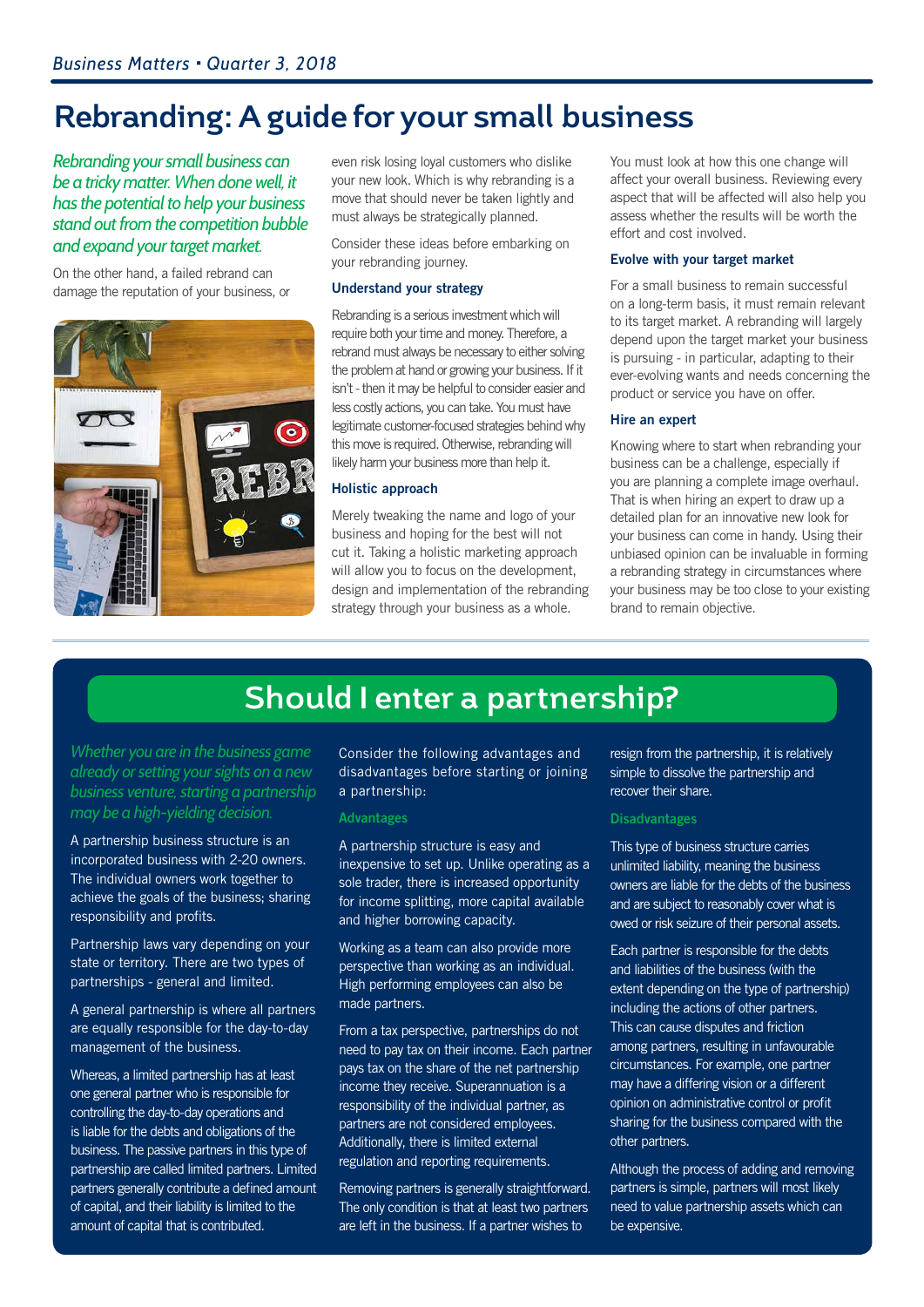### **Creating an agile workplace**

#### *In today's society, technological change is the norm - new opportunities are continually arising that change the way a business operates or improves products and processes. Businesses that are complacent can risk failing.*

Creating a workplace which emphasises the need to meet changing demands is important. That is where agility fits in. An agile workplace is one that adapts quickly to the changing needs of the market, its customers, employees and other key stakeholders.

Agile workplaces respond faster to these trends and disruptions, are more efficient and encourage innovation.

Consider the following ways to promote a



culture of agility in your workplace:

#### Staff training and development

Building up your team to deal with disruptions and contingencies is key. Cross-training and reskilling your staff is one way to meet the ever-changing demands of your business. This provides flexibility as roles can be rotated and a variety of tasks can be delegated. Having multidisciplinary teams also helps to create a smooth transition when a staff member leaves and another employee starts, meaning the team won't suffer too much from the departure of one staff member.

#### Use data to make decisions

Agile businesses determine the strategic direction of the business by evidence obtained from multiple sources of data and insights. By using data rather than relying on knowledge alone, businesses can gain a competitive advantage and respond to predicted forecasts and opportunities in a more timely manner. Data can also be utilised to reduce inefficiencies and manage risk more effectively.

#### Leverage technology

Technology is the ally of agility. To successfully thrive, technology must be at the forefront. Traditional business models are continually changing with technology providing new ways of doing business. Adopting new technologies and encouraging adaptation among staff can help to remain competitive and agile.

# **Dealing with conflicts of interest**

#### *Although conflicts of interest are not uncommon in the workplace, they can be harmful to a business if they are not appropriately managed.*

A conflict of interest exists when an employee's private interests interfere with their performance of their duties. For example, it may give them a personal advantage. It is important to note a conflict of interest can be an actual, perceived or potential conflict of interest.

Some examples of conflict of interest in the workplace include:

- an employee recommending a friend for an advertised position
- an employee starting up their own business on the side with similar products or services
- a supervisor dating a staff member
- a manager not disclosing that a candidate applying for a position is a relative or close friend
- an employee accepting a gift from a supplier in exchange for business over other suppliers
- an employee failing to disclose a second job which conflicts with the business

Creating a code of conduct is one of the best ways to address conflicts of interest. A code of conduct provides guidelines explaining your business' culture, mission and expectations for professional behaviour. You can include what is classified as a conflict of interest including examples and how they will be managed, i.e., disclosing a conflict of interest to a manager.

### **ATO eases stance on income tax penalties**

*The Australian Tax Office (ATO) has changed the way penalty relief is applied to certain taxpayers as of 1 July 2018.*

The Tax Office will no longer apply a penalty to tax returns and activity statements where eligible individuals and entities have made an inadvertent error by failing to take reasonable care or have not taken a reasonably arguable position.

If the ATO finds an inadvertent error, they will contact us to let you know how to get it right for next time.

Eligible individuals and entities with a turnover of less than \$10 million, including small businesses, self-managed superannuation funds, strata title bodies, not-for-profits and co-operatives can access penalty relief.

The ATO will automatically apply penalty relief for those who are eligible and are under audit. It will also apply to periods under audit prior to 1 July 2018.

However, there is a reset period. Penalty relief will only be available once every three years at most. It is also not available if you have been penalised for reckless or intentional disregard of the law, evaded tax or committed fraud, or have been involved in any other tax avoidance schemes, i.e., phoenix activity.